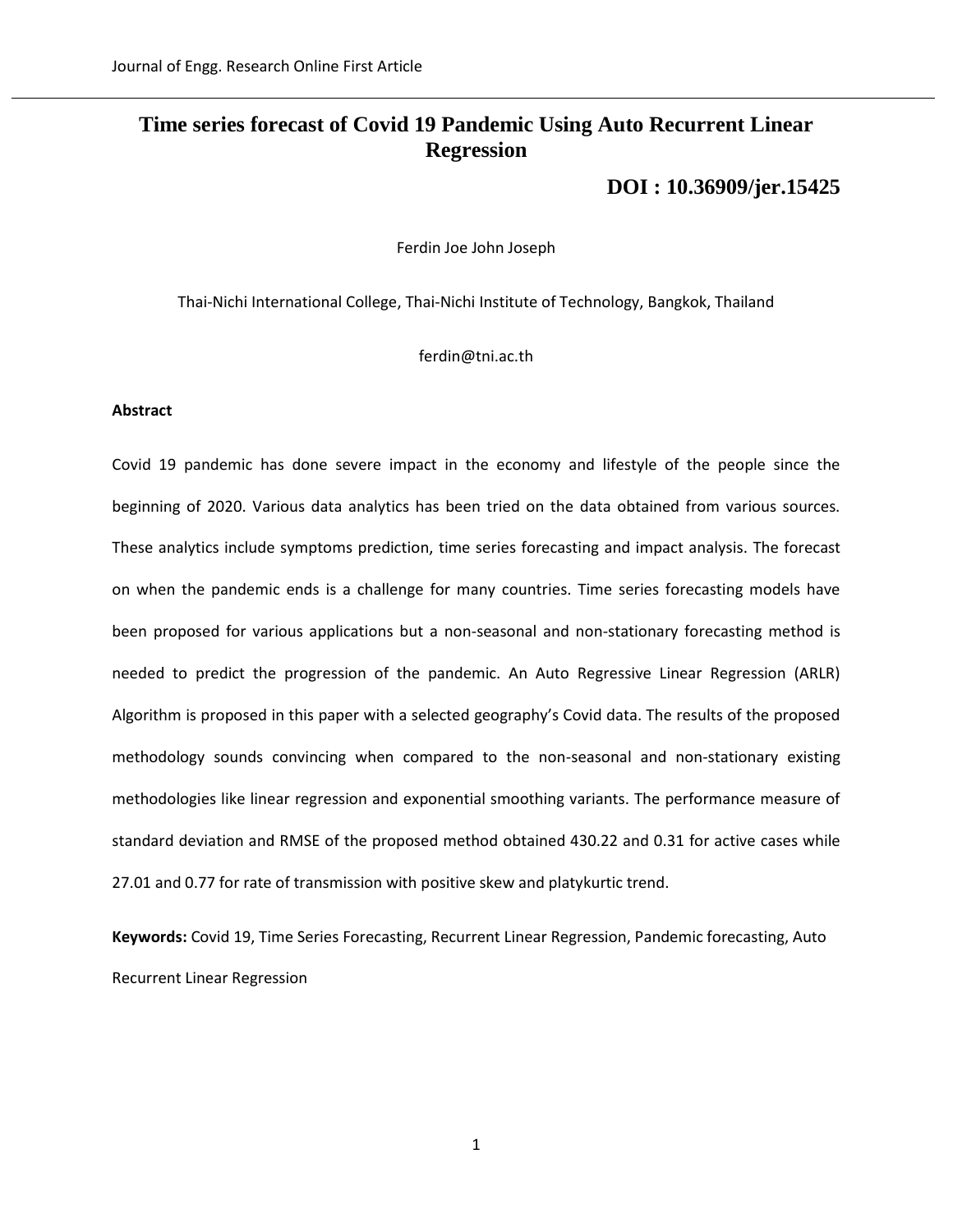# **Introduction**

Covid Pandemic has paralyzed the economy, health and lifestyle of people drastically in the first half of the year 2020. Anticipation is high among people on when the pandemic will come under control and lead a normal life. Covid 19 pandemic is due to the variant of Severe Acute Respiratory Syndrome (SARS) which is said to be originated from China in 2019 (Velavan and Meyer, 2020) . There are many mathematical models to predict the future trend of pandemic. The most important mathematical base is time series forecasted analysis. Usually time series forecast analysis is done for seasonal, stationary and exponential data. Pandemic data forms a different trend of seasonal data which is shown in the bell diagram mentioned in figure 1.



Figure 1: Active cases curve during a pandemic

The parts of A and B goes with a positive slope whereas D and E goes with a negative slope marking the rise and downfall of the active cases during the pandemic. Hump C has near zero slope which marks the peak of impact done by the pandemic.



Figure 2: Hump C of pandemic curve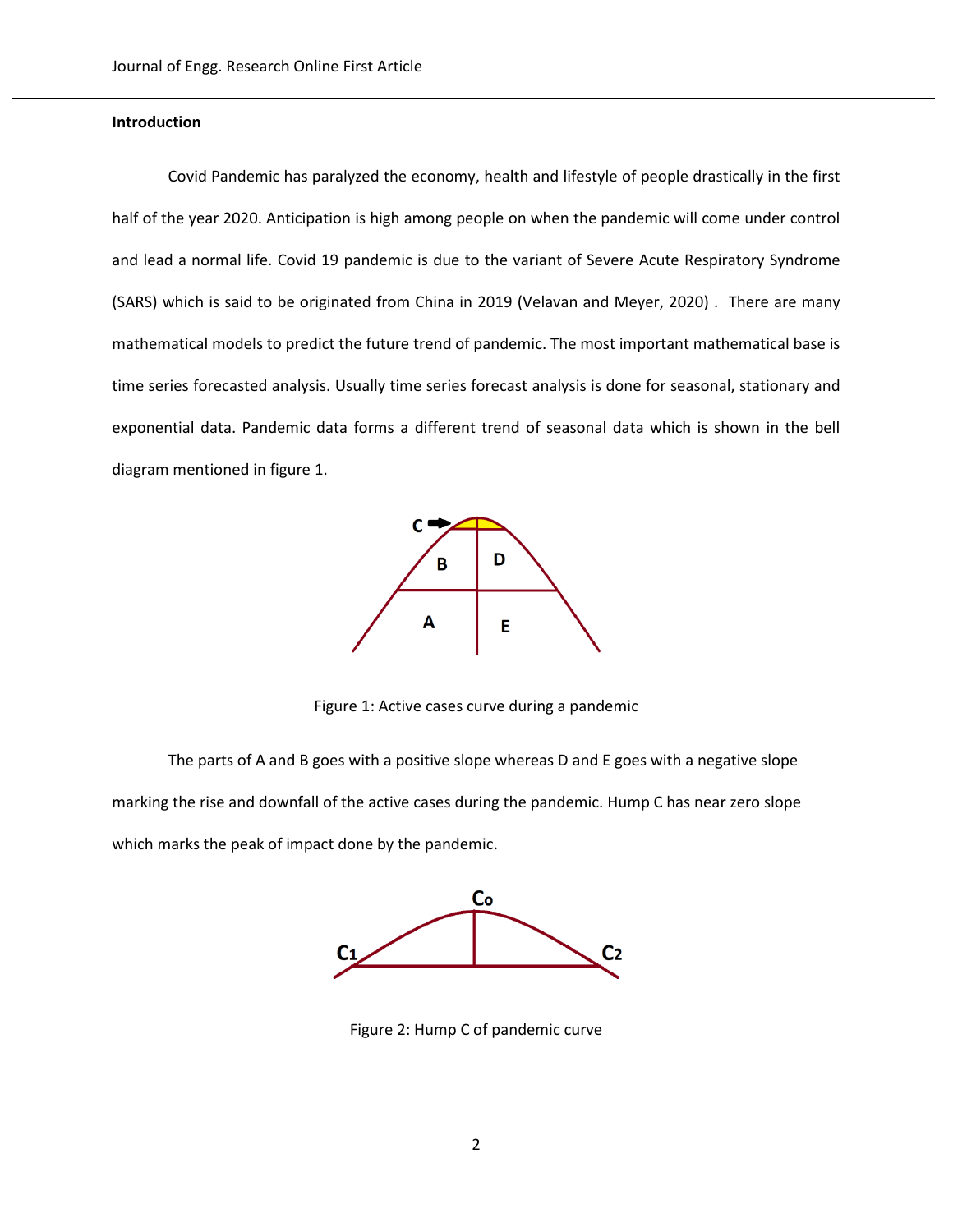The tangent  $\beta_1$  corresponding to the arc C<sub>1</sub>C<sub>o</sub> is the marking of near peak and the tangent  $\beta_2$ corresponding to the arc  $C_0C_2$  is the marking of the identifier which leads to the decrease of impact by the pandemic. A pandemic curve in a particular geography can have single or multiple humps and each hump has the parts mentioned in figures 1 and 2. These humps play an important role in predicting the trend of pandemic using time series forecasting. Cumulative cases over the pandemic curve follows an exponential trend but it is not helpful in predicting the time when the pandemic will come under control.

The proposed methodology is further explained in experimentation and the resultant of experiments are illustrated in the results and discussion section and concluded ultimately.

# **Related Work**

Time series analysis and forecasting has been done for decades with huge corpus of mathematical formulations. Univariate discrete time series is a stochastic process with probabilistic terms. It is an autoregressive model that deals with the previous values in the series known as Auto Regressive Integrated Moving Average (ARIMA). An auto correlation function used by (Brockwell and Davis, 1996) for managing the municipal solid waste forecasting in Spain. The peaks observed in this method shows 12 lag units which perfectly matches with the seasonal trend. For a non-seasonal trend and stationary behavior (Takens, 1981) proposed a stationary method of Auto Regressive Moving Average (ARMA). There are also some nonlinear time series analysis methods using discrete map like (Gershenfeld and Weigend 1994). These methods are the basic and those proposed in the genesis of time series analysis. Time series analysis has been used in various applications. The scope of time series is discussed extensively [6] and the main applications are from stock prediction, electricity utility, business applications etc.

# 1. Medical data forecasting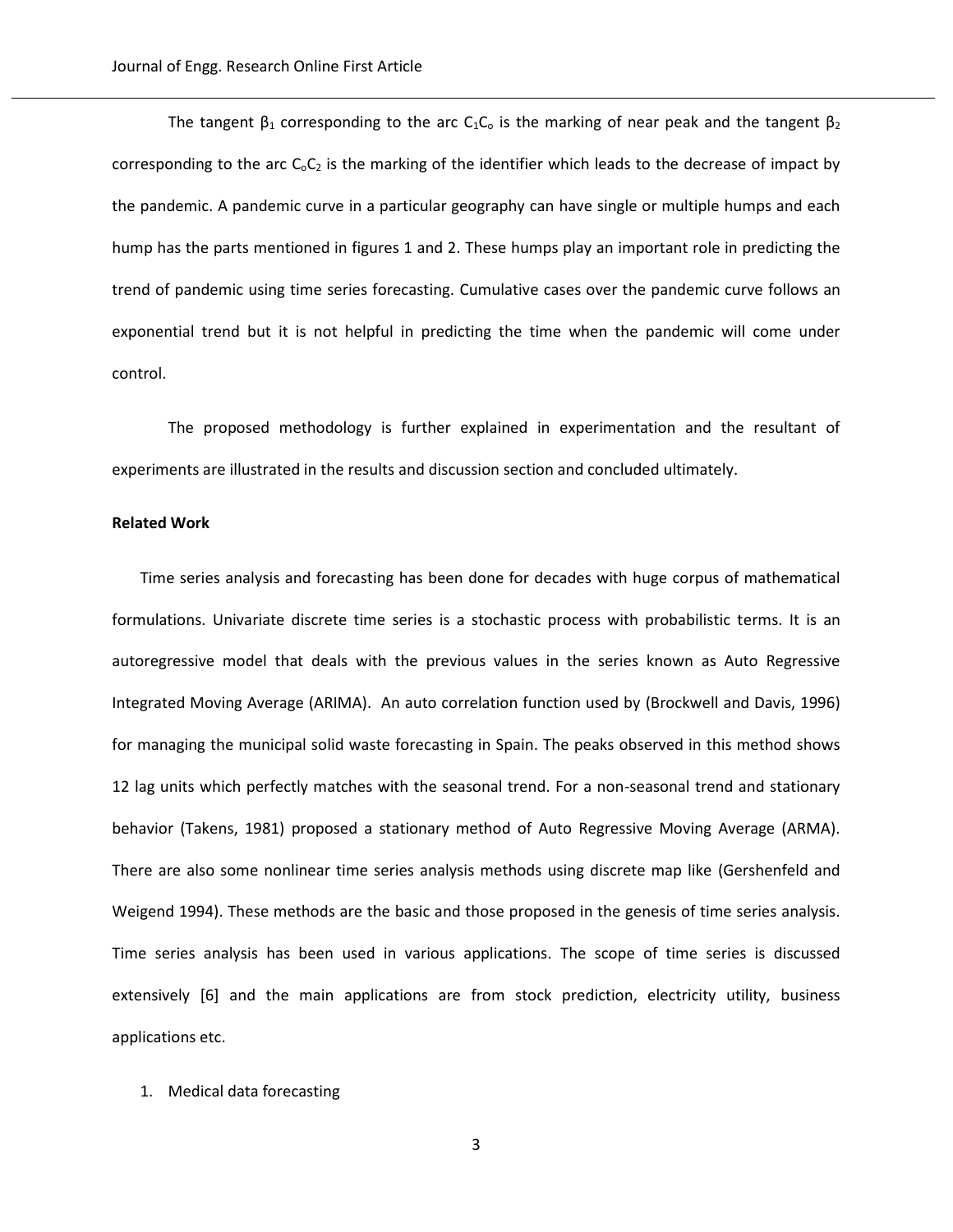Severity of illness from ICU data is predicted using multivariate time series modelling approach (Sapankeiwich and Sankar, 2009) uses Gaussian process. This was evaluated with the categorization of clinical assessment, time series abstraction and Gaussian methods. Daily active cases were predicted using multivariate SARIMA (Ghassemi, 2015) and this method is closely related to the active case prediction of Covid 19. Similarly in (Kam et al 2010), auto regressive and multinomial distribution of the number of calls was used to predict the actual incoming number of calls to the emergency service. Since the emergency health data is seasonal, the methodology for pandemic progression should be refined to go along with a backpropagation algorithm.

# 2. Covid Time series analysis

In correlation to the medical data based applications, Covid 19 pandemic progression is also discussed in a limited number of literatures. A stacked encoder (Hu et al, 2020) for transmission of epidemics was developed for data available in China during its receding phase. Average error was calculated to justify the effectiveness of the stacked encoder. ARIMA model on covid data is done (Benvenuto et al, 2020) and a correlellogram was presented on the method proposed. Rate of infection was statistically analyzed (Deb and Majumdar 2020) using the time dependence pattern and evaluated for the root mean square error between actual and predicted data. This domain specific time series cannot follow seasonal trend. A split based analytics was proposed in (Mizumoto and Chowell, 2020) which presented pandemic progression between three different classified groups of people using an estimate of mean reproduction number. Psychological aspects of the pandemic progression (Petropoulos and Makridakis, 2020) was presented with a timeline of events and the impact it had on the people. This was like a sampled quantitative study done on people. A deep learning LSTM method was proposed to predict the time series of pandemic in Canada is presented in (Yang et al 2020) and evaluated using RMSE. Most of the methodologies are evaluated using RMSE, Standard deviation and variance. The proposed methodology presented in this paper uses standard deviation and RMSE.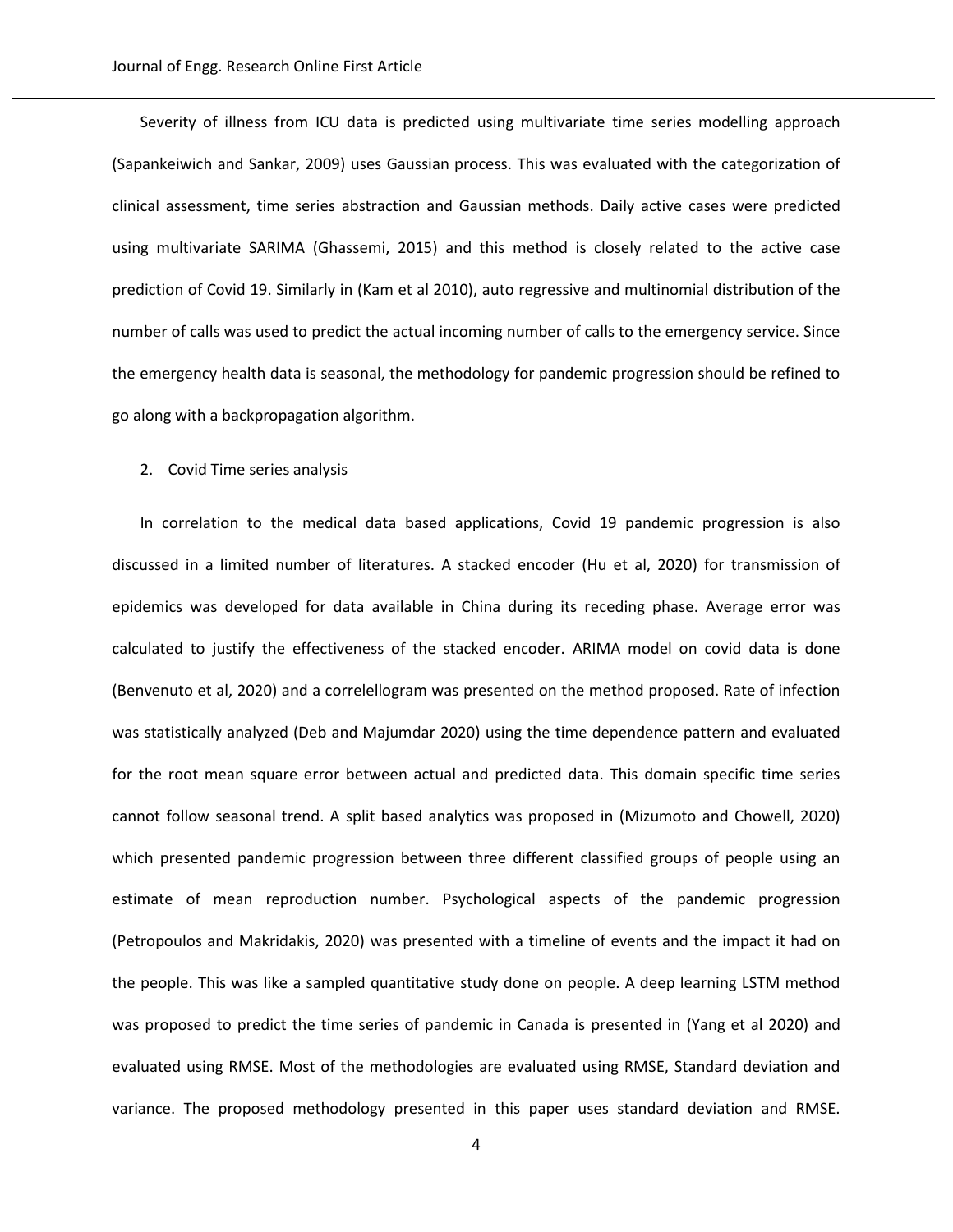Variance is a factor contributing to the standard deviation. ARIMA based variants for the cumulative cases in some European countries using root mean percentage error, skewness and kurtosis and analyzed. From this methodology, the evaluation metrics of skewness and kurtosis are taken for the proposed methodology which tells the actual trend of the methodology. Susceptible-Exposed-Infectious-Removed (SEIR) model was proposed to detect the trend of Covid 19 in various cities in Mainland China. However, the metrics to evaluate are not clear enough to give a quantitative observation.

### **Proposed Methodology**

An Auto Recurrent Linear Regression (ARLR) Algorithm is proposed based on the skewness of data. The skewness of data observed in the regression defines the slope of the predicted curve. The data obtained is processed using the correlated subspaces of data (John Joseph et al, 2011). The correlation of actual active cases and the cumulative cases show a positive trend. So the number of active cases in time series forecast are taken for regression based forecasting. The population of the country where the data is taken from is approximately 70 million. So the variable nx is set to 70. The number of cases is cumulatively calculated for the period of p days as below.

Cumulative cases 
$$
C_n = \sum_{i=1}^n c(i)
$$
 (1)

Each day reports r cases recovering and d deaths. So, the cumulative active cases of a day d is calculated as follows.

Cumulative active cases AC<sub>n</sub> = 
$$
\sum_{i=1}^{n} c(i) - rc(i) - dc(i)
$$
 (2)

Where rc and dc are cumulative recovery and deaths on day i.

 $\sum_{i=1}^n A C i$  is taken as the series to predict the total active and predicted cases. This series is fed as input to the Auto Recurrent Linear Regression Algorithm. This algorithm is used for predicting active cases and rate of infection. The pseudocode of the ARLR is given below.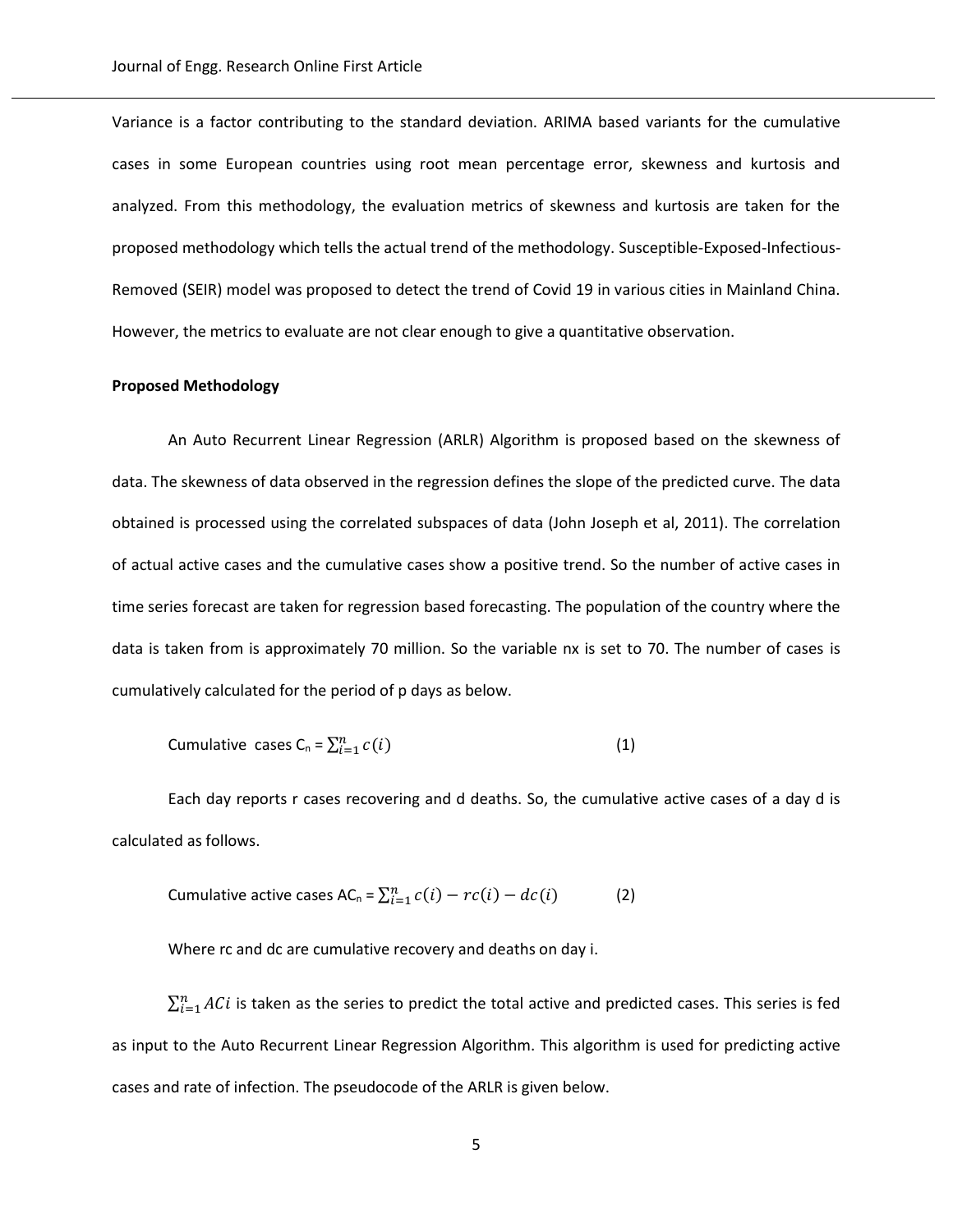# Auto Recurrent Linear Regression Algorithm

Input: number of millions in population nx, cumulative active cases and transmission rate Step 1: Input values of cumulative active cases from equation (2) Step 2: Observe from a window of 5 consecutive values and calculate skewness Step 3: If skewness is negative, slope is negative and vice versa Step 4: Perform linear regression with the updated skewness factor y=mx+c where m = skewness x slope. The intercept is subjected to ReLU with c=max(0,c) Step 5: Repeat again from step 2 until the number of active cases go lesser than nx

The step 4 in the above algorithm is the modified formula of the linear regression. It includes a calculation of Rectified Linear Unit (ReLU) on the intercept calculated from the linear regression which gives a smoothening of curve towards the actual data. This modified version of formula along with the flow of ARLR algorithm is used to improve the performance metrics. Normally, linear regression will take input of a subseries and will create a single dimensional plane which gives a straight line. While using the proposed algorithm, there are multiple slopes depending on the skewness calculated on the basis of the moving window of five days. When comparing to the traditional linear regression, the proposed algorithm gives a prediction in a trend of skewness observed. The window size of 5 is set after initial experimentation. The initial experimentation gave a convincing progression of data towards the unobserved days.

The infection rate is calculated with three different window configurations. The configurations include window size w = 14, 15 and 21. This window size is inspired from the quarantine interval set by various countries for travelers entering their ports. This window period is actually defined as the incubation period of the pandemic virus to start showing symptoms from a potential victim. For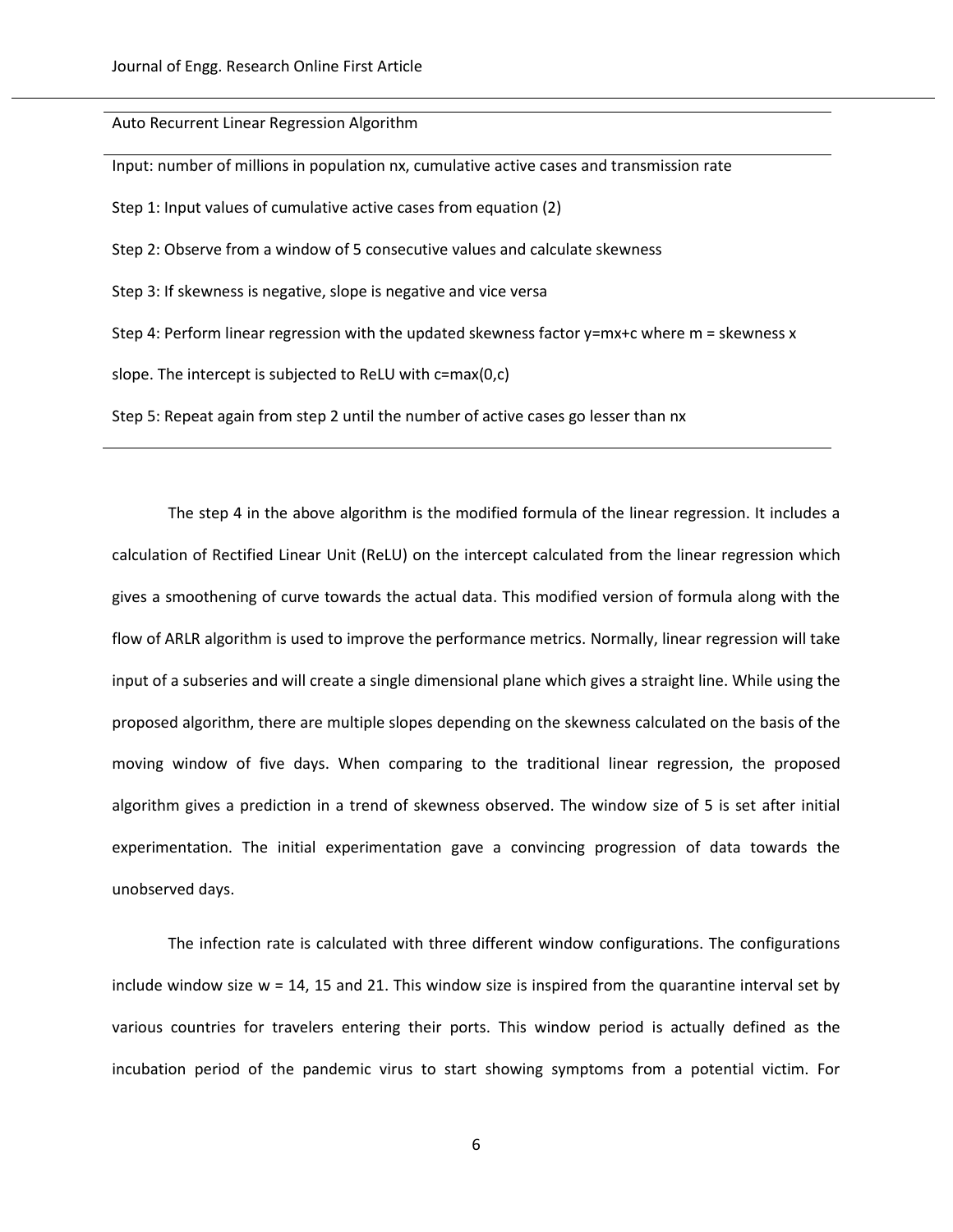example, if the window period is 14, if one person gets affected on day one and identified by medical tests, 3 people are identified on the day 14, then the 3 people infected on day 14 is considered to be infected by the person on day 1. So the rate of infection is given using the equation below.

Rate of infection on day j = 
$$
\frac{Total\ infections\ identified\ on\ day\ i}{Total\ infections\ identified\ on\ day\ i-j}
$$
 (3)

The calculations from the rate of infections on day  $j = 14$ , 15 and 21 are calculated and tabulated in the database. This series of rate of infection is also subjected to the proposed ARLR algorithm and the predicted series is obtained. This data predicted is compared with the actual data until the day predicted less than one in millions of populations. The performance of these configurations were identical irrespective of window frame. So  $j=14$  is taken as a configuration to compare with the existing methodologies. The observation of the j=14 gave a sharp peak when compared to j=15 and j=21. So the sharpest peaked configuration is chosen for performance evaluation. The detailed process of experimentation is provided in the next section.

# **Experimentation**

Data regarding the status of covid 19 pandemic was collected for the Kingdom of Thailand. The data schema is given in Figure and collected from the national portal API [25]. This data is stored in a CSV file using Pandas library and calculations are done based on equations 2 and 3. These give rise to four different series of data. From the obtained data, 30% of the observations are used to create initial model of ARLR algorithm. Then the predicted values are recurrently calculated and mapped against actual values observed.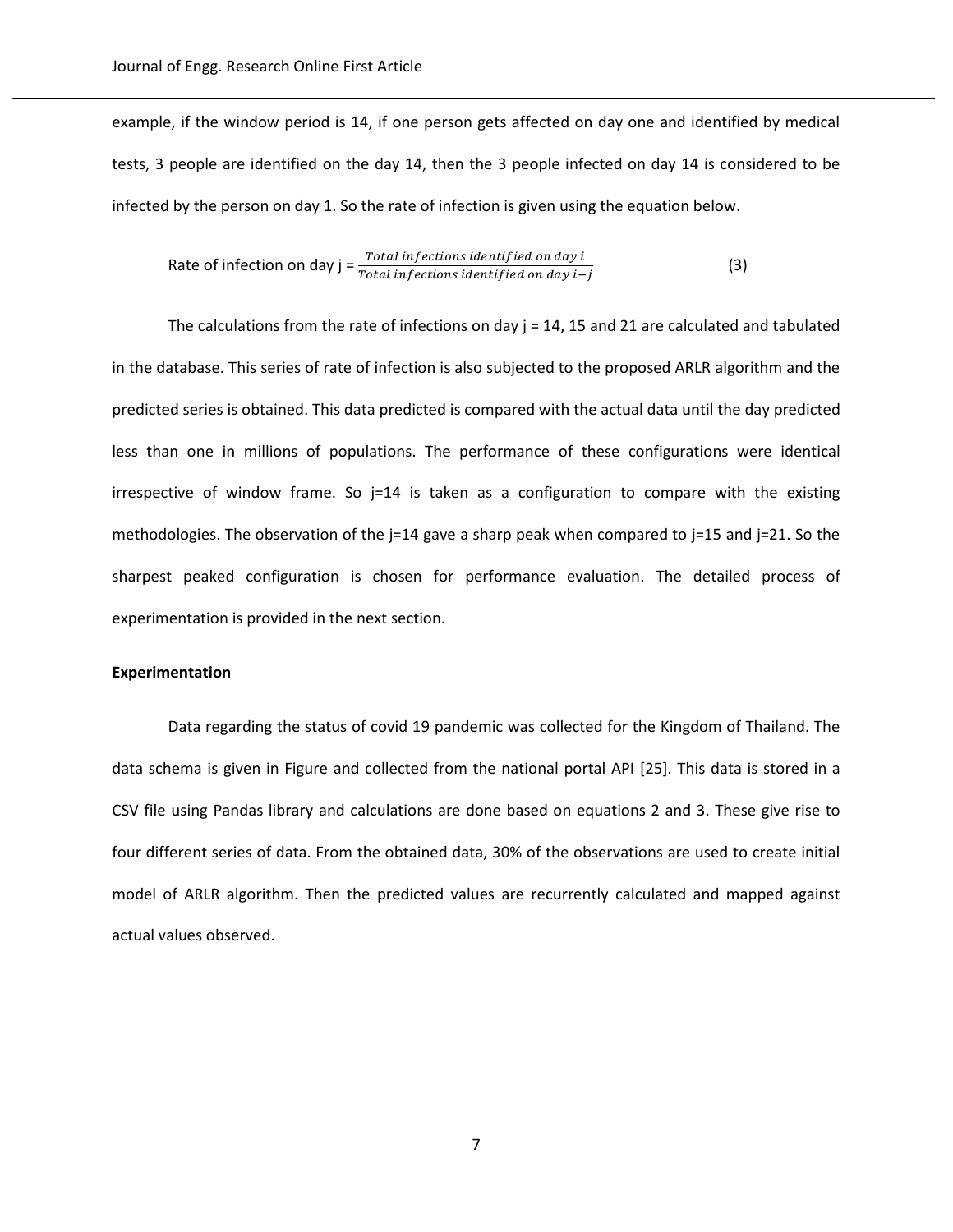

Figure 3: Database schema

This data is then fed as input to the proposed framework involving the recursive exponential regression algorithm. This is done using stochastic simulation of the mathematic formulations in the algorithm. The results are obtained for the expected day of zero active cases and the forecast of null rate of transmission are obtained. The database consists of 100 days of covid 19 parameters as mentioned in the database schema provided in Figure. The experimentation was done by parsing the JSON objects in the given API on an automatic scheduler. This was performed using auto scheduler every day during the pandemic. The proposed auto recursive regression based algorithm was applied on the data collected using the inbuilt mathematical functions in python libraries. The same data was subjected to exponential smoothing, autoregressive moving average and normal linear regression on the cumulative active cases obtained. The performance of the proposed methodology on the data scrapped are illustrated and discussed in the next section. The existing methodologies to compare include linear regression and three factor exponential smoothing. Other methodologies discussed in the literature review are not chosen to evaluate because, most of them are for seasonal trend. Time series forecasting is predominantly done for seasonal trend based data in time series.

The performance metrics taken to evaluate the proposed ARLR algorithm are standard deviation, root mean squared error, skewness and kurtosis. These metrics are done for both active cases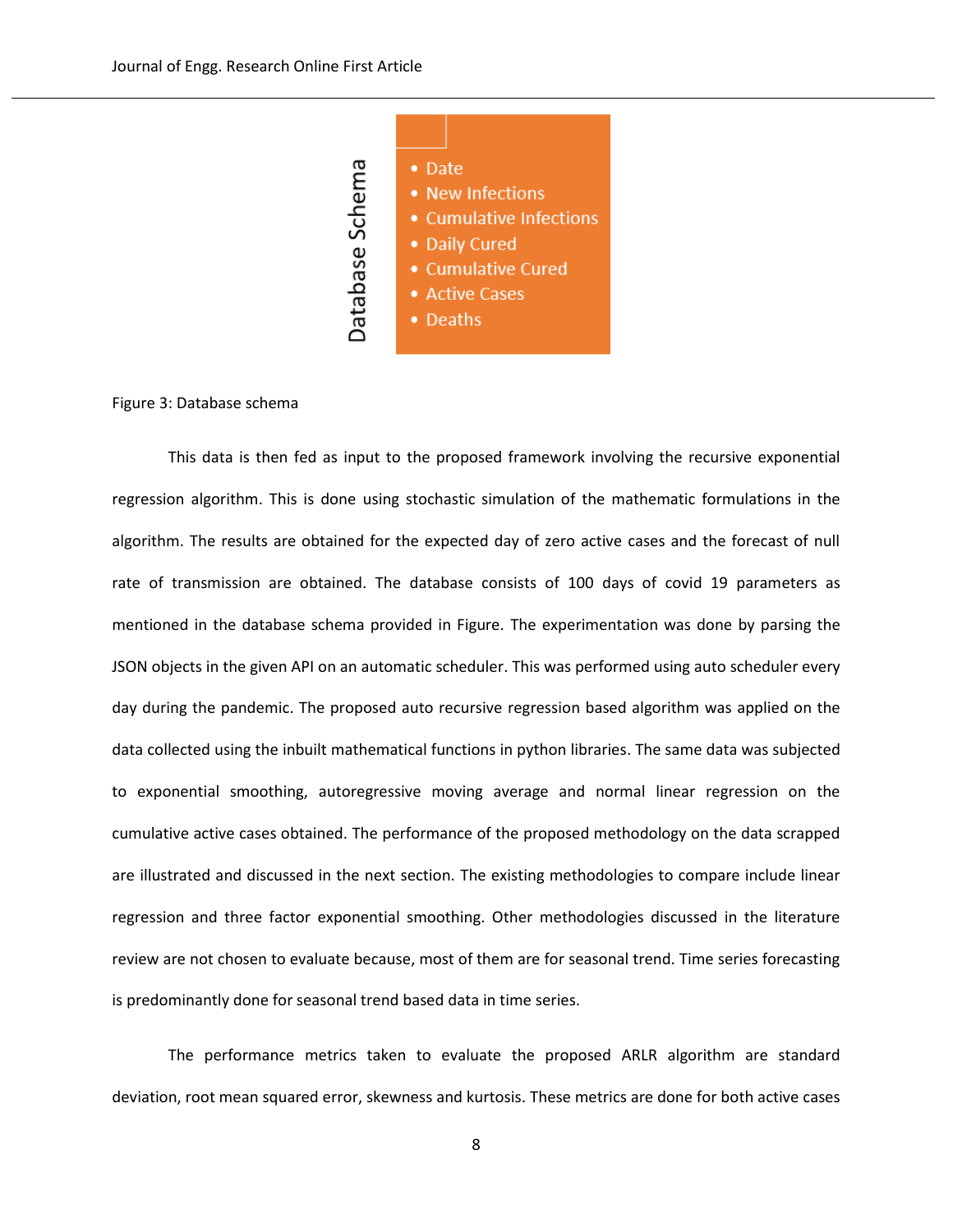and the rate of transmission with window  $j = 14$ . These metrics are chosen after studying about the performance metrics of various time series forecasting methodologies.

Standard deviation between the series of predicted against actual data shows the difference between data points between both series compared. Standard deviation of the given series is calculated using the formula given below.

Standard deviation of the series SD = 
$$
\sqrt{\frac{\sum (x_i - \mu)^2}{N}}
$$
 (4)

Where N is he total number of data points in the series,  $x_i$  is the value of the observed individual data point and  $\mu$  is the mean of all the data points.

Root Mean Squared Error (RMSE) is calculated as an evaluation metric to find the mean of error magnitudes between the actual and predicted data. RMSE is calculated using the formula given below.

$$
RMSE = \sqrt{\frac{\sum_{i=1}^{n} (P_i - A_i)^2}{N}}
$$
(5)

Pi is the predicted value and Ai is the actual value of a data point in a series with N data points.

Skewness is a parameter calculated as a part of proposed ARLR algorithm but used as a performance metric to measure the overall trend of the given prediction algorithm as it gives the extent of symmetric graph. It is calculated using the formula given below.

Skewness = 
$$
\frac{N}{(N-1)(N-2)} \sum_{i=1}^{N} \left(\frac{x_i - \bar{x}}{s}\right)^3
$$
 (6)

Kurtosis is finally measured to define whether the series is leptokurtic or platykurtic as it is the fourth standardized moment. It is calculated using the formula as follows.

Kurtosis = 
$$
E\left[\left(\frac{x-\mu}{\sigma}\right)^4\right]
$$
 (7)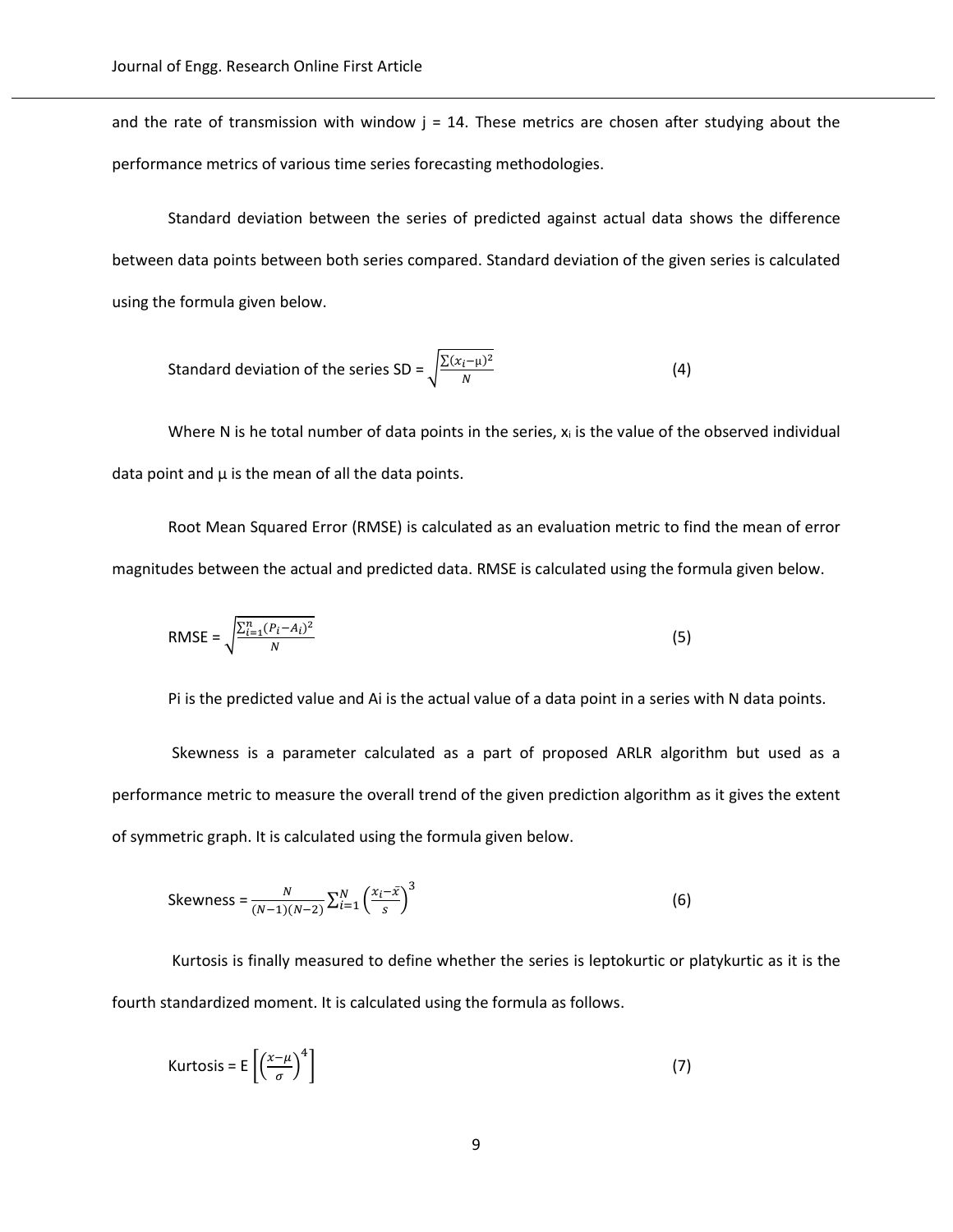# **Results and Discussion**

The data collected over the pandemic period was analyzed and the actual cases on daily basis is visualized in the figure 4 and the rates of transmission are given in figure 5.



Figure 4: Actual cases observed

Transmission 14 days window, Transmission 15 days window<br>and Transmission 21 days window



Figure 5: Transmission rate based on the active, recovered cases and deaths

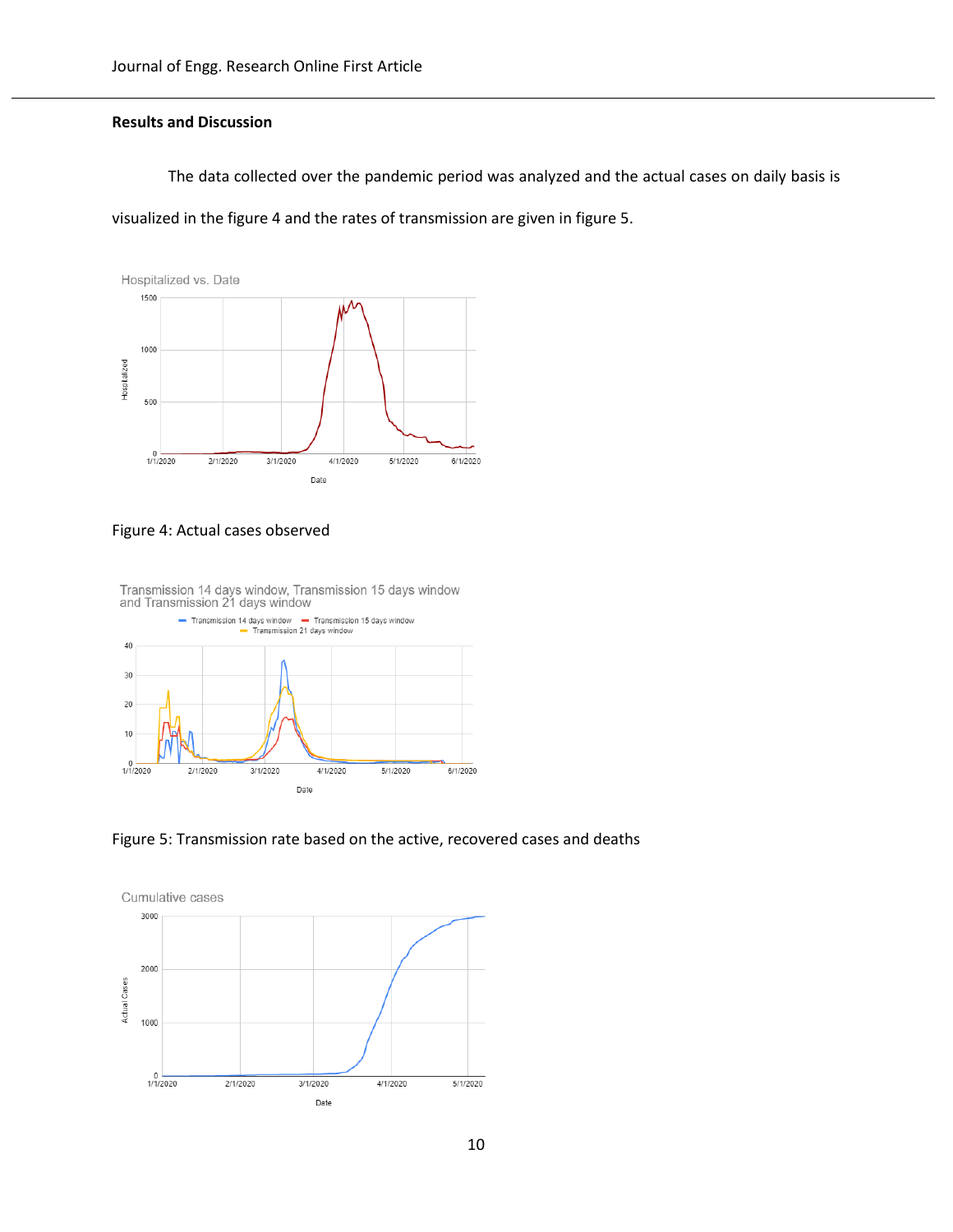# Figure 6: Cumulative covid 19 cases in Thailand

The proposed methodology is evaluated using the metrics of standard deviation and root mean square error (RMSE). Standard deviation and RMSE are mostly used to validate the time series forecasting between actual and predicted values. The quantitative results of the actual vs predicted active cases is provided in figure 7 and the actual vs predicted rate of transmission is given in figure 8. The data was analyzed until the day when actual active cases came down to less than one in a million population. The data collected does not include those detected from the state quarantine facilities which hosts those returning from other countries after lock down of air transport.



Figure 7: Actual active cases against predicted active cases



Figure 8: Actual rate of transmission against predicted rate of transmission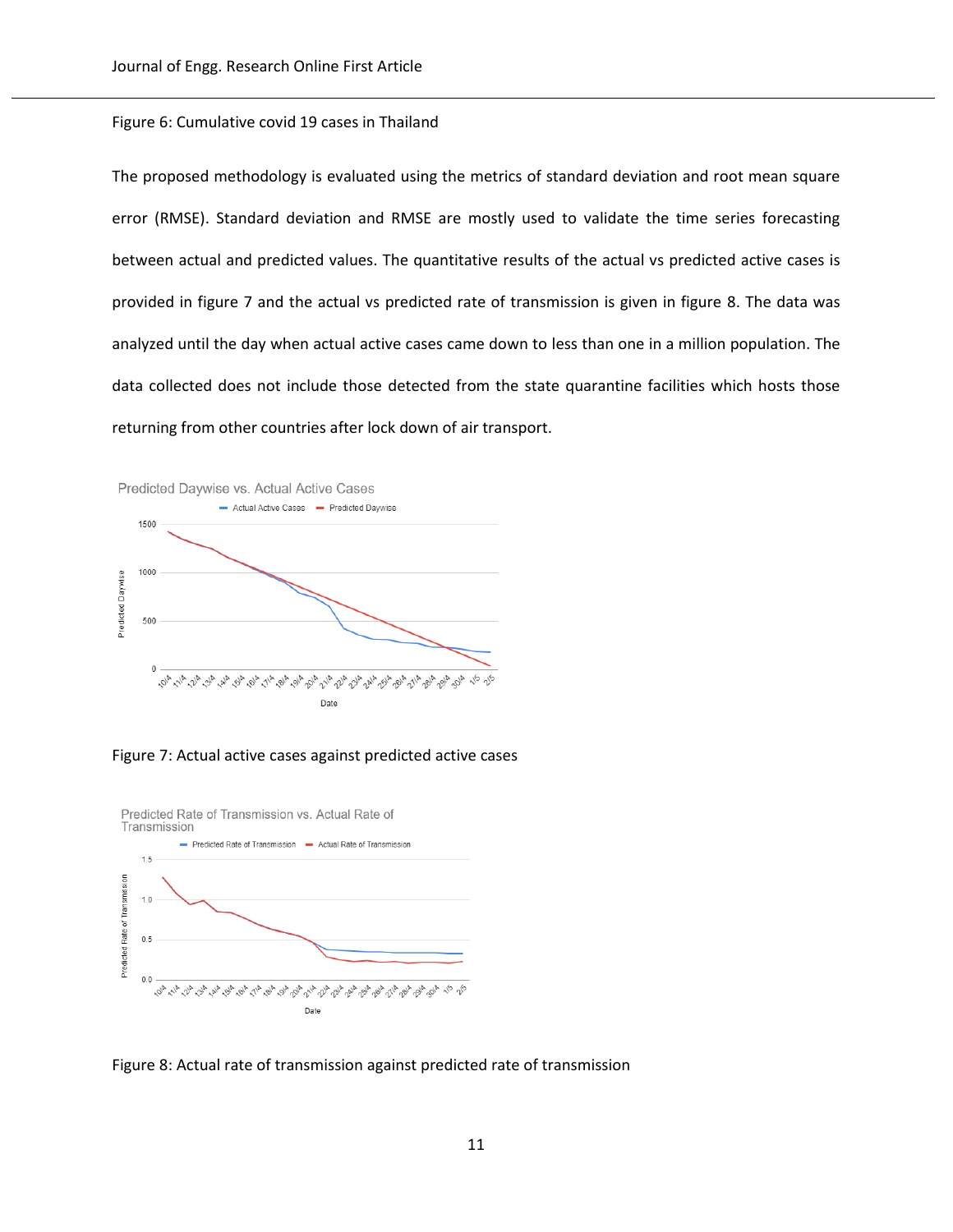As mentioned in the section of proposed methodology, the line trend of predicted rate of transmission is not a straight line while similar observation is also obtained in active cases. This is because of the recurrent model creation using the ARLR algorithm and the effectiveness are evident from the results. The results of the evaluation metrics on the proposed and existing methodologies are given in table 1.

| Parameter                | <b>Proposed Vs Actual</b> | <b>Actual</b><br><b>ARIMA</b><br>VS | <b>Actual vs (Yang et al)</b> |
|--------------------------|---------------------------|-------------------------------------|-------------------------------|
|                          |                           | (Benvenuto et al)                   |                               |
| Standard Deviation of    | 430.22                    | 464.22                              | 498.54                        |
| active cases             |                           |                                     |                               |
| Standard deviation of    | 0.31                      | 0.55                                | 0.68                          |
| rate of transmission     |                           |                                     |                               |
| RMSE of actual cases     | $27 \pm 0.01$             | $34 \pm 28$                         | $49 \pm 59$                   |
| RMSE<br>of<br>rate<br>of | $0 \pm 0.77$              | $0 \pm 0.88$                        | 0 ± 0.91                      |
| transmission             |                           |                                     |                               |
| Skewness of<br>active    | 0.00134                   | 0.000124                            | 0.00102                       |
| cases                    |                           |                                     |                               |
| Skewness of rate of      | 0.927                     | 0.734                               | 0.697                         |
| infection                |                           |                                     |                               |
| of<br>Kurtosis<br>active | $-1.522$                  | $-1.1003$                           | 0.0063                        |
| cases                    |                           |                                     |                               |
| Kurtosis of rate of      | $-0.211$                  | $-0.0159$                           | 0.0045                        |
| infection                |                           |                                     |                               |

Table 1: Performance evaluation of proposed methodology against normal regression and stationary forecast methods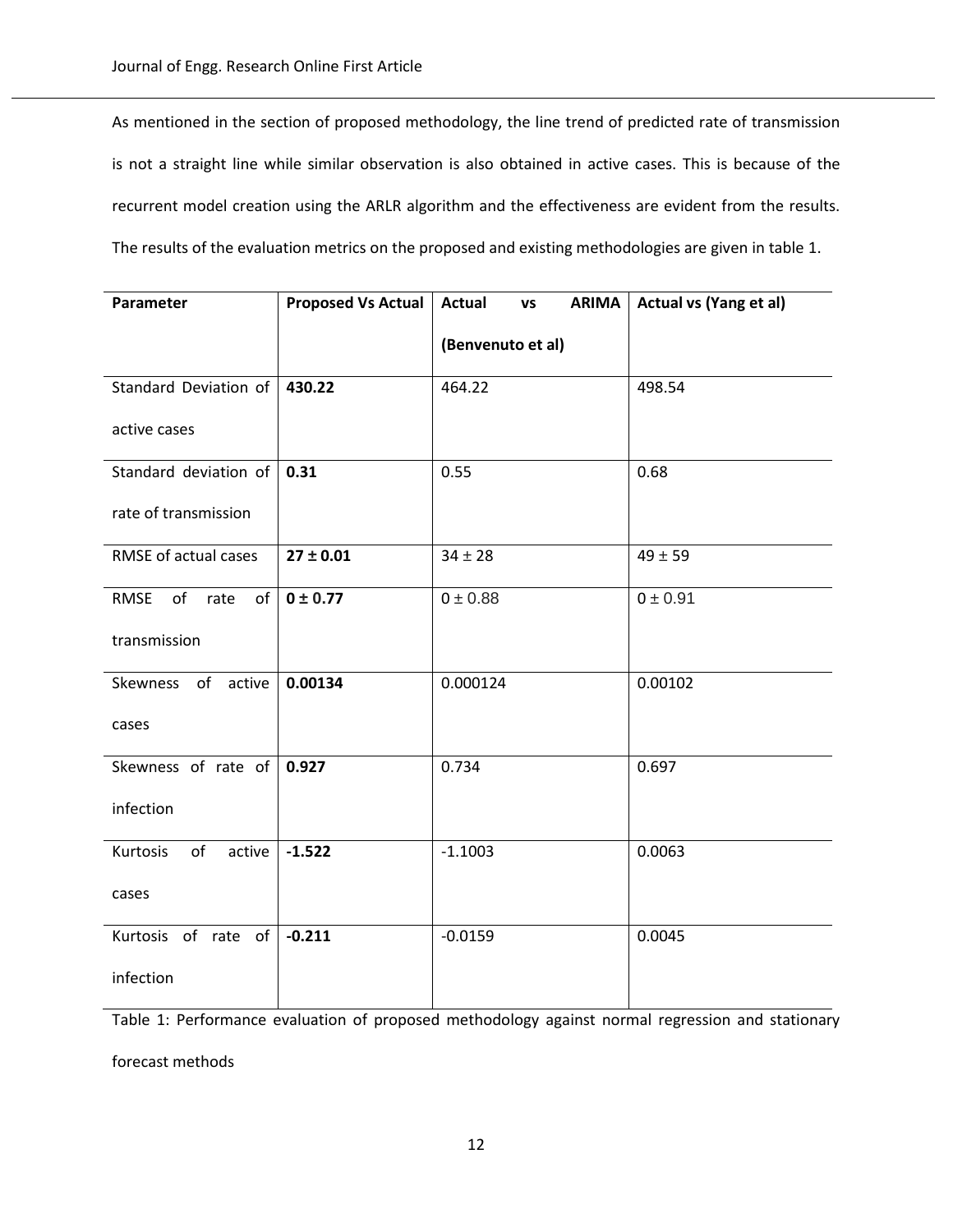It is clearly evident that the auto recurrent linear regression holds better than the existing non seasonal methods like linear regression and exponential smoothing. The standard deviation of predicted active cases is lesser than those of the existing methods against the actual data.

A positive skew is observed with a higher magnitude is observed when it comes to the predicted actual cases and rate of infection. Platykurtic trend is observed in proposed methodology, while a mix of platykurtic and leptokurtic trends are observed in all the existing methodologies. The leptokurtic trend on exponential smoothing proves that the time series forecasting for pandemic cannot be seen seasonal.

The performance of proposed methodology is not compared with many of the time series forecast analysis because, the trend of pandemic is not seasonal and stationary. This has an exponential growth based on the previous day's data.

#### **Conclusion**

In this paper, an auto recurrent linear regression algorithm for non-seasonal trends of time series forecasting is proposed. This proposed methodology is developed after comparing with other methodologies in non-seasonal trend of time series data. This methodology is applied to a real-time covid dashboard data and evaluated to check the prediction of the pandemic progression. The progression of pandemic is evaluated for the accumulation and dissimilation of active cases over the period of the pandemic. Secondly, the transmission rate of infection is also checked using this technique until the active cases go equal to or less than one per million populations. Normal linear regression and three factor exponential smoothing are compared with the proposed methodology. These methods are chosen due to their non-seasonal forecasting trends. The proposed methodology is found to perform better than the existing methodologies. This claim of the proposed methodology is justified using the performance metrics of Standard Deviation, Root Mean Square Error, Skewness and Kurtosis.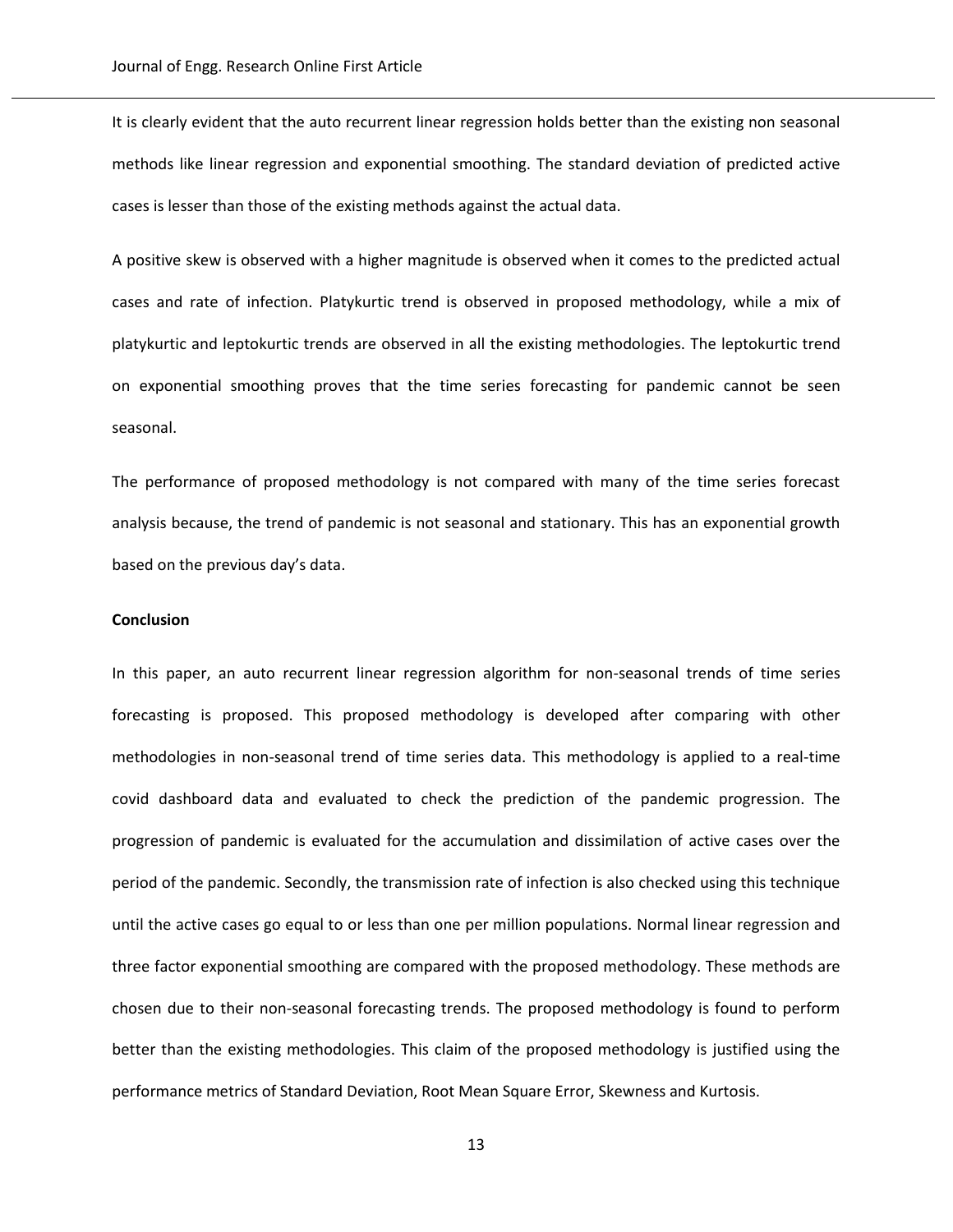#### **References**

T. P. Velavan and C. G. Meyer, 2020, "The COVID-19 epidemic," Trop. Med. Int. Heal., vol. 25, no. 3, p. 278.

D. J. Bartholomew, 1971, "Time series analysis forecasting and control," J. Oper. Res. Soc., vol. 22, no. 2, pp. 199–201.

P. J. Brockwell and R. A. Davis, 1996, Introduction to time series and forecasting. springer.

H. Akaike, 1974, "A new look at the statistical model identification," IEEE Trans. Automat. Contr., vol. 19, no. 6, pp. 716–723.

N. A. Gershenfeld and A. S. Weigend, 1994, Time Series Prediction: Forecasting the Future and Understanding the Past: Proceedings of the NATO Advanced Research Workshop on Comparative Time Series Analysis Held in Santa Fe, New Mexico, May 14-17, 1992. Addison-Wesley.

F. Takens, 1981, "Detecting strange attractors in turbulence," in Dynamical systems and turbulence, Warwick 1980, Springer, pp. 366–381.

N. I. Sapankevych and R. Sankar, 2009, "Time series prediction using support vector machines: a survey," IEEE Comput. Intell. Mag., vol. 4, no. 2, pp. 24–38.

M. Ghassemi et al., 2015, "A Multivariate Timeseries Modeling Approach to Severity of Illness Assessment and Forecasting in ICU with Sparse, Heterogeneous Clinical Data," in Twenty-Ninth AAAI Conference on Artificial Intelligence, pp. 446–453.

H. J. Kam, J. O. Sung, and R. W. Park, 2010, "Prediction of Daily ED Patient Numbers," Healthc. Inform. Res., vol. 16, no. 3, pp. 158–165.